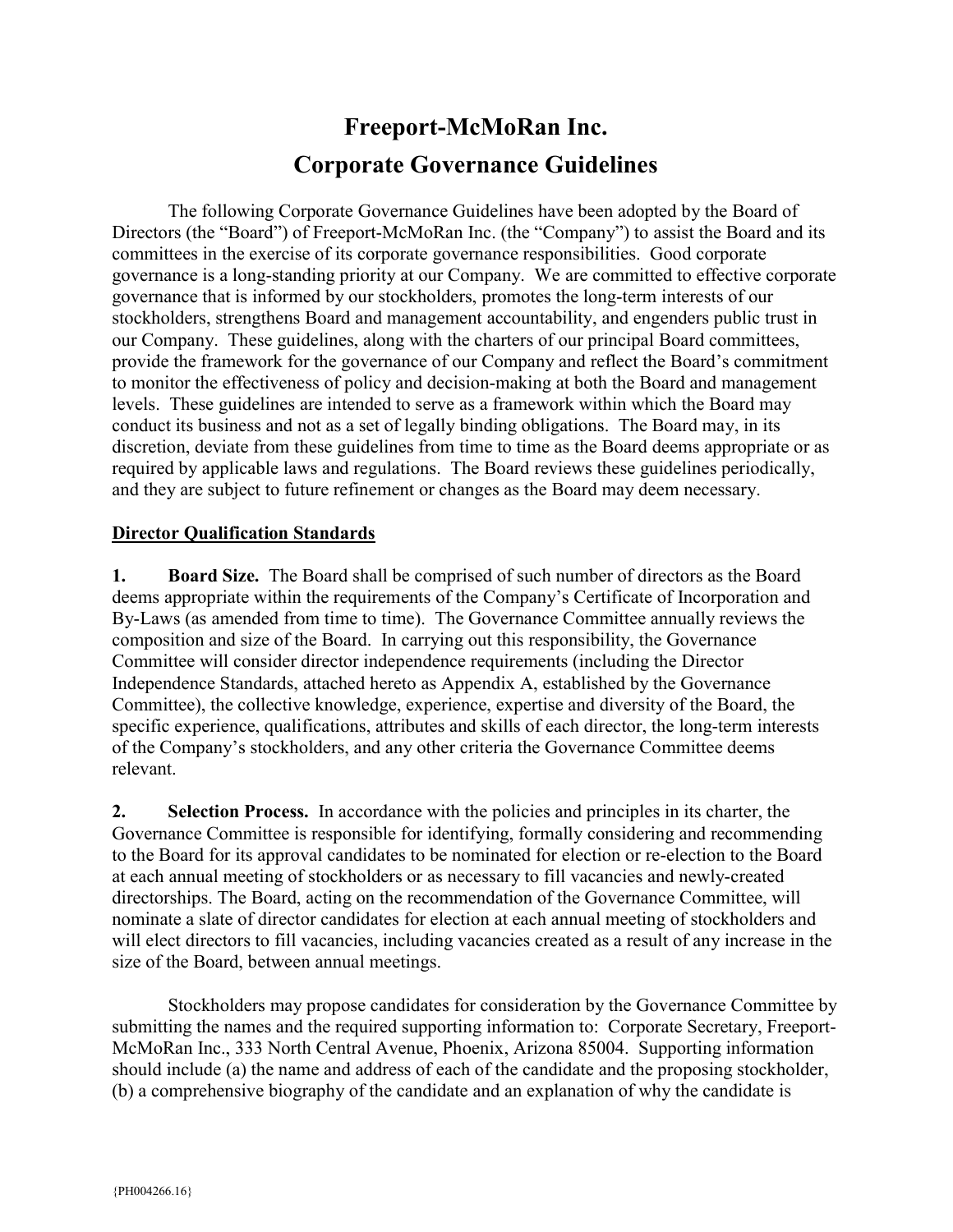qualified to serve as a director, taking into account the criteria identified below, (c) proof of ownership, the class and number of shares, and the length of time the shares of the Company's voting securities have been beneficially owned by each of the candidate and the proposing stockholder, and (d) a letter from the candidate stating his or her willingness to serve, if elected as a director.

Stockholders may directly nominate directors for election at a meeting of stockholders pursuant to specific procedures, notice and information requirements provided in the Company's By-Laws. In addition, a stockholder or a group of stockholders meeting the criteria set forth in the Company's By-Laws may include certain eligible candidates for director in the Company's proxy materials pursuant to specific procedures, notice and information requirements provided in the Company's By-Laws.

3. Board Membership Criteria and Board Diversity Policy. The Governance Committee seeks to have a Board that represents a diverse range of perspectives and experiences relevant to the Company. In evaluating the suitability of potential director nominees, the Governance Committee will take into account many factors, including personal and professional integrity, a general understanding of the industry, corporate finance and other matters relevant to the successful management of a large publicly-traded company in today's business environment, educational and professional background, independence, diversity, and the ability and willingness to work cooperatively with other members of the Board and with senior management of the Company and to devote adequate time to duties of the Board including in accordance with the Company's director commitment policy. The Governance Committee will also evaluate each individual in the context of the Board as a whole, with the objective of recommending nominees who can best advance the success of the business, be an effective director in conjunction with the full Board, and represent stockholder interests through the exercise of sound judgment using their diversity of experience in these various areas. In determining whether to recommend an incumbent director for election, the Governance Committee also will consider the director's past attendance at meetings and participation in and contributions to the activities of the Board.

 The Board recognizes and embraces diversity and is actively committed to inclusion and diversity in the boardroom. When evaluating the diversity of potential director nominees, the Governance Committee will consider a broad range of diversity, including diversity in terms of professional experience, skills and background, as well as diversity of gender, race and ethnicity. Further, when conducting searches for new directors, the Governance Committee will include qualified female and racially and/or ethnically diverse individuals in the pool of candidates.

 The Governance Committee will evaluate candidates proposed for nomination by the Company's stockholders using the same criteria by which it evaluates other types of nominees.

4. Independent Directors. At least a majority of the members of the Board must qualify as independent. The Governance Committee of the Board has established Director Independence Standards to assist it in determining director independence, which meet and in some instances exceed the independence requirements of the New York Stock Exchange ("NYSE") corporate governance standards. Except where different or additional specific standards are set forth in the Director Independence Standards, in order for a director to qualify as independent, the director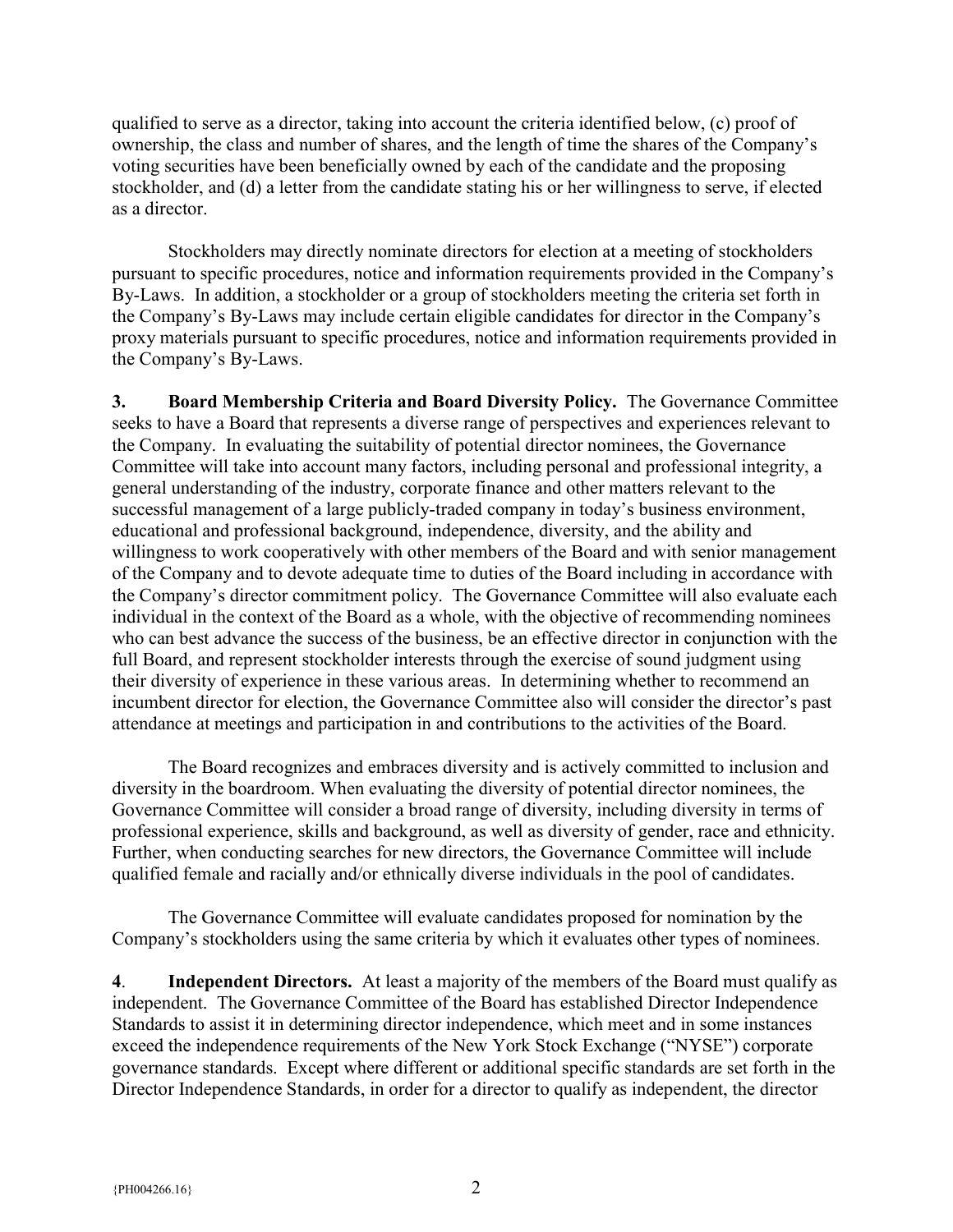shall meet the independent director requirements of the NYSE, or such other primary exchange where the Company's securities are listed, as may be in effect from time to time, and have no material relationships with the Company, directly or indirectly, that would impair such director's independence. On at least an annual basis, the Board will analyze each current or prospective director's eligibility to be classified as "independent" under the standard set forth above, and affirmatively determine that each such director has no material relationship with the Company other than as a director. In addition, during the year, directors are expected to inform the Chair of the Governance Committee of any material changes in their circumstances or relationships that may impact their independence.

5. Independence of Committee Members. In addition to the requirement that at least a majority of the members of the Board qualify as independent, all members of each of the Audit, Compensation, Governance, and Corporate Responsibility Committees will qualify as independent in accordance with the Director Independence Standards, which meet and in some instances exceed the independence requirements of the NYSE corporate governance standards. In addition, members of the Audit and Compensation Committees must meet heightened standards of independence in accordance with the requirements of the NYSE corporate governance standards and Securities and Exchange Commission ("SEC") rules and regulations, as amended from time to time.

6. No Term Limits. The Board does not believe it should limit the number of terms for which an individual may serve as a director. Directors who have served on the Board for an extended period of time are able to provide valuable insight into the operations and future of the Company based on their experience with and understanding of the Company's history, policies and objectives. The Board believes that, as an alternative to term limits, it can ensure that the Board continues to evolve and adopt new viewpoints through the evaluation and nomination process described in these guidelines.

7. Resignation Policy. The Board believes that a director should offer his or her resignation if the director's principal occupation or business association changes substantially. The Board also believes that a director should offer his or her resignation if there is a substantial conflict of interest between the director and the Company or the Board and such conflict cannot be resolved to the satisfaction of the Board.

In addition, the Company's By-Laws provide that a director must promptly tender his or her resignation if such director had a majority of votes cast against him or her in an uncontested election.

The Governance Committee would review any offer of resignation tendered in accordance with these guidelines or the By-Laws, as applicable, and evaluate and recommend to the Board whether such resignation should be accepted. The Board would then evaluate whether it should accept the resignation after considering the Governance Committee's recommendation and, as applicable, take any other actions required by the By-Laws.

8. Limitations on Additional Board and Committee Service; Director Commitment Policy. It is the expectation of the Board that every member devote the significant time and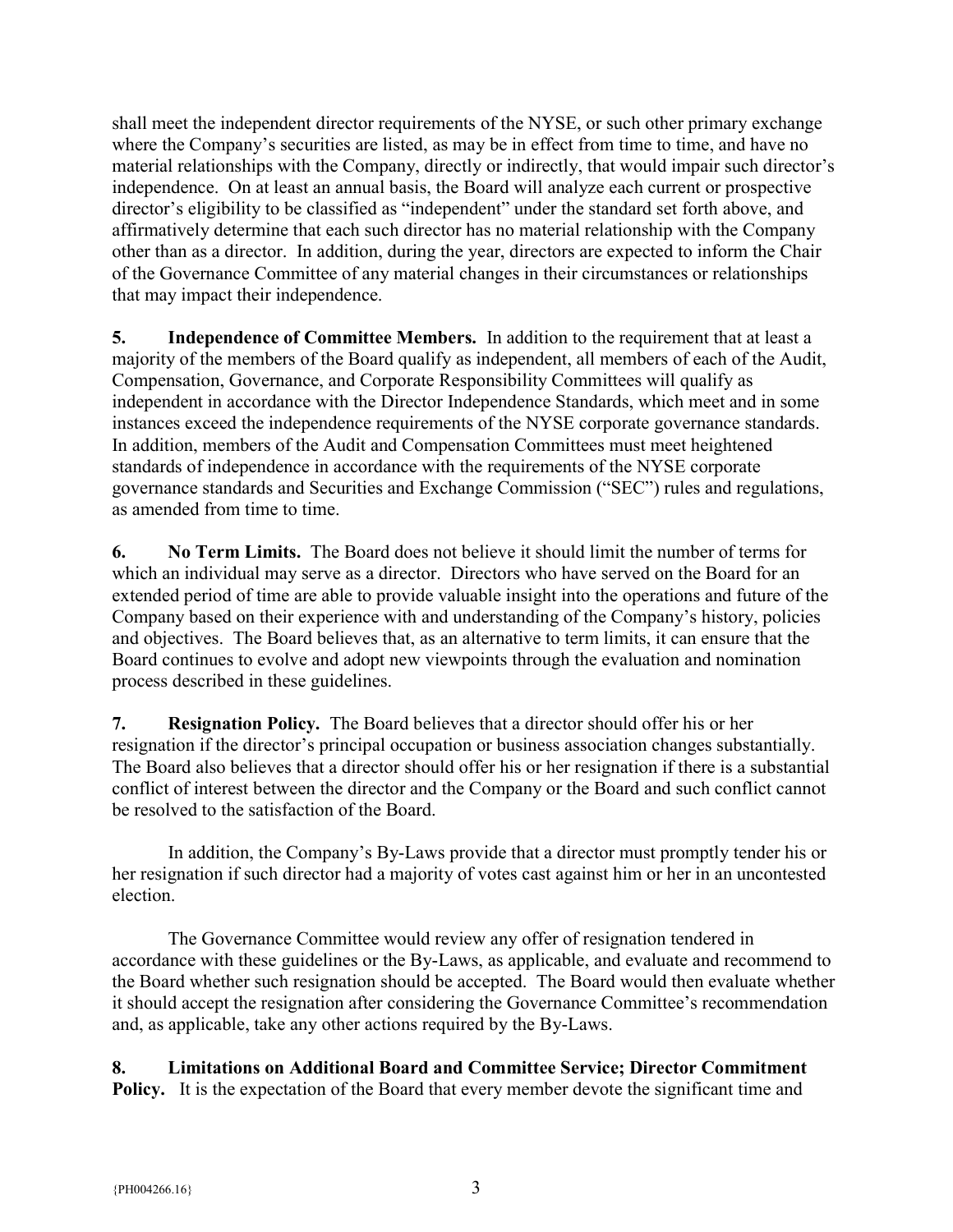attention necessary to fulfill their duties as a director, including regularly preparing for, attending and actively participating in meetings of the Board and its committees. Except in circumstances approved by the Governance Committee, with consideration given to public company board leadership roles and outside commitments, (a) a director may not serve on more than four boards of public companies (which includes the Company's Board), and (b) directors serving on the Audit Committee may not simultaneously serve on the audit committee of more than three public companies (which includes the Company's Audit Committee). The Governance Committee and the full Board will take into account the nature of and time involved in a director's service on other boards and whether any existing or anticipated outside commitments interfere with a director's performance when evaluating the suitability of individual directors and director nominees. Service on boards or committees of other organizations should be consistent with the Company's conflict of interest standards. Directors are expected to advise the Chairman of the Board, the Lead Independent Director (if applicable) and the Chair of the Governance Committee prior to accepting any other public company directorship or any assignment to the audit committee or compensation committee of the board of directors of any other public company of which such director is a member. The Governance Committee annually conducts a review of director commitment levels to affirm that all directors are currently compliant under these guidelines.

9. Recusal Upon Conflicts of Interest. Prior to any Board discussion or decision related to any matter that affects or potentially affects a director's personal, business or professional interests, such director should (a) promptly disclose the existence of the potential conflict of interest to the Chairman of the Board and the Lead Independent Director (if applicable) and (b) if the Chairman of the Board or the Lead Independent Director (if applicable), in consultation with legal counsel, determines a conflict exists or the perception of a conflict is likely to be significant, recuse himself or herself from any discussion or vote related to the matter.

10. Chairman of the Board. The Board shall elect from among its members the Chairman of the Board. The Chairman of the Board may be one of the Company's independent directors (a "Non-Executive Chairman") or may be a director who also has executive responsibilities (an "Executive Chairman"). The Chairman of the Board's responsibilities include: (a) presiding at meetings of the Board and, unless another person is designated, meetings of stockholders; (b) overseeing the management, development and functioning of the Board; and (c) in consultation with the Chief Executive Officer, planning and organizing the schedule and establishing the agendas for Board meetings. At all times during which the Chairman of the Board is an Executive Chairman, these responsibilities will be carried out with the input and concurrence of the Lead Independent Director.

11. Lead Independent Director. If the Chairman of the Board is an Executive Chairman, the independent directors will appoint from among themselves a Lead Independent Director. The Governance Committee will periodically review the position and responsibilities of the Lead Independent Director and make appropriate recommendations to the independent directors. The Lead Independent Director will preside at all meetings of the Board at which the Executive Chairman is not present, including executive sessions of the independent directors, and will serve as liaison between the Executive Chairman and the independent directors. The Lead Independent Director will approve (a) information sent to the Board and agendas for meetings of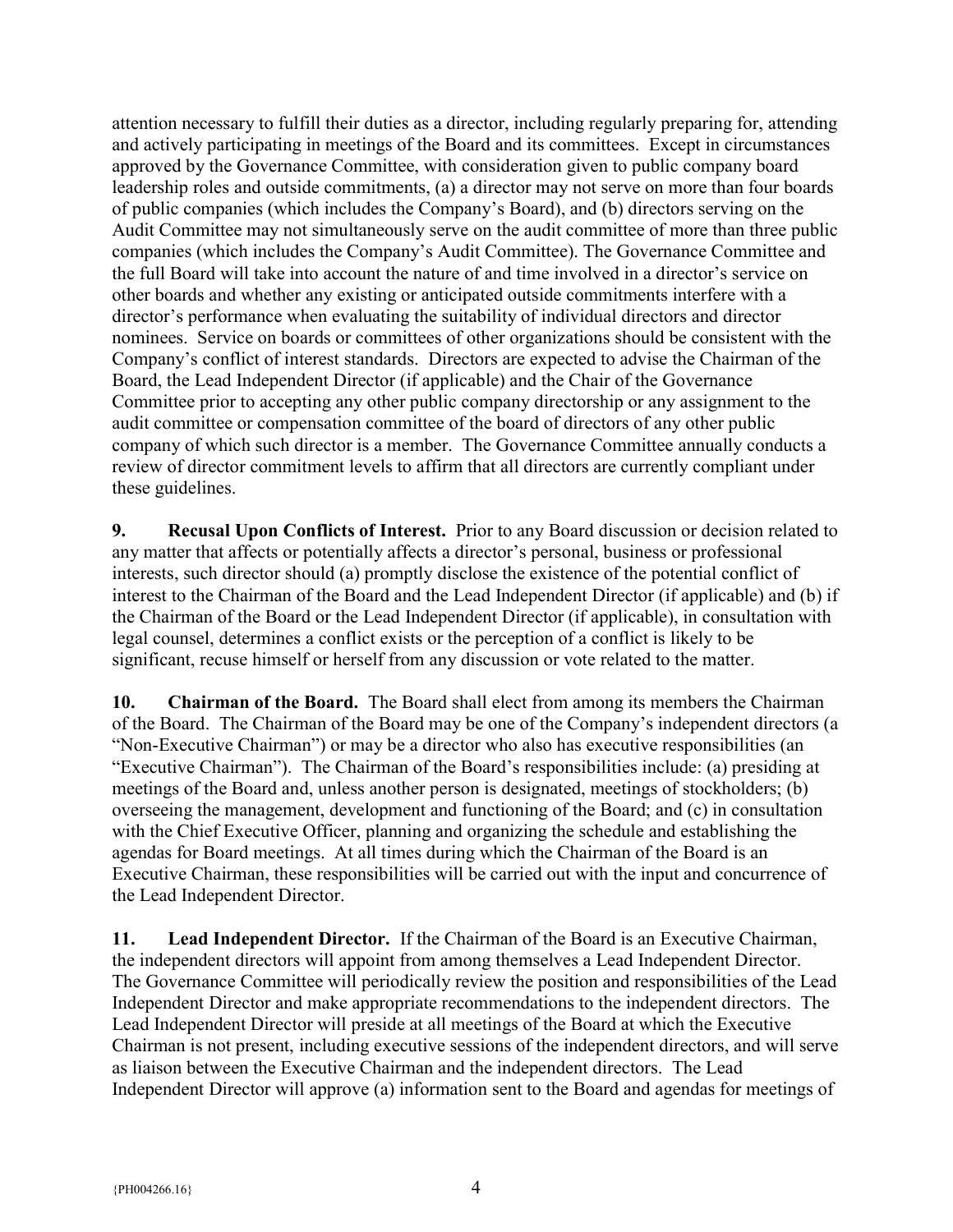the Board and (b) schedules for meetings of the Board to assure there is sufficient time for discussion. The Lead Independent Director will have the authority to call meetings of the independent directors and, if requested by significant stockholders, will be available for consultation and direct communication in compliance with applicable Company policies. At all times during which the Chairman of the Board is a Non-Executive Chairman, all of the functions and responsibilities of the Lead Independent Director shall be performed by the Non-Executive Chairman.

# Director Responsibilities

 Directors should exercise sound business judgment and act in what they reasonably believe to be the best interests of the Company and for the benefit of the Company's stockholders in a manner consistent with their fiduciary duties. Director responsibilities include, but are not limited to, the following functions:

- Oversee the conduct of the Company's business to evaluate whether the business is being properly managed;
- Review and, where appropriate, approve the Company's major financial objectives, capital and operating budgets, strategic plans and other significant policies and corporate actions;
- Review with management the categories of risk the Company faces, including any risk concentrations and risk interrelationships, as well as the likelihood of occurrence, the potential impact of those risks, mitigating measures and action plans to be employed if a given risk materializes; and
- Represent the interests of all stockholders of the Company.

 Directors are expected to attend all meetings of the Board and the committees on which they serve (and in any event no less than 75% of such meetings during any given year). Attendance by means of remote communication (including telephonic or virtual) will be permitted at the discretion of the Chairman of the Board or relevant committee, such as, but not limited to, for health and safety reasons or causes beyond the director's control. Directors are expected to be prepared for each meeting, review all materials provided to them in advance of a meeting and actively participate in discussions at such meetings. The proceedings and deliberations of the Board and its committees are confidential. Each director will maintain the confidentiality of information received in connection with his or her service as a director, including internal discussions and information on processes of the Board and its committees.

# Board Committees

The Board has established the following principal committees to provide for effective direction and management of the Company's business and to assist the Board in discharging its responsibilities: (1) Audit, (2) Compensation, (3) Governance, and (4) Corporate Responsibility. The Board, on the recommendation of the Governance Committee, will appoint a chair (and, if recommended, a vice chair) of each of the Audit, Compensation, Governance and Corporate Responsibility Committees. Each of these committees will maintain a written charter addressing the committee's purpose, authority and responsibilities as well as qualifications for committee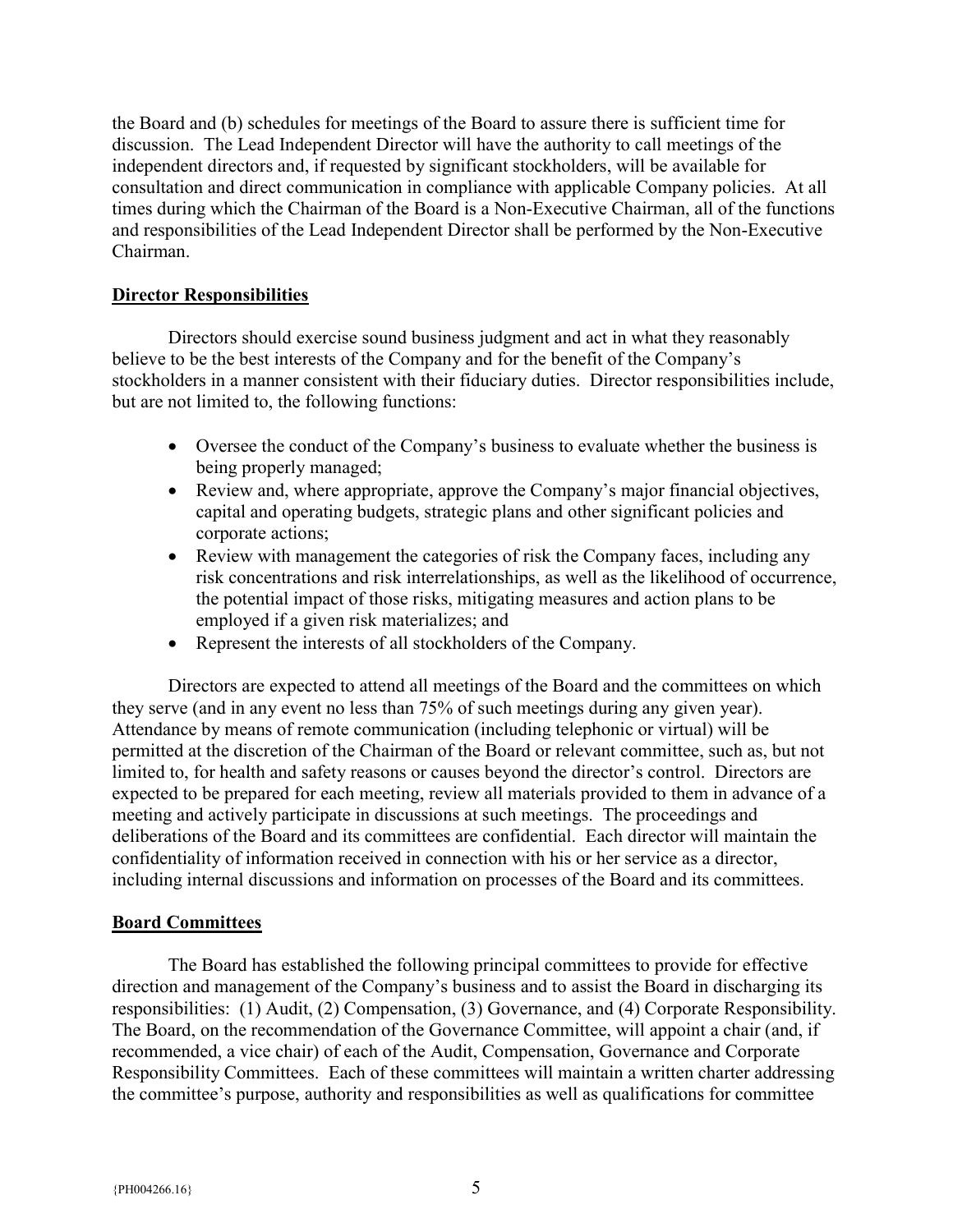membership, procedure for committee member appointment and removal, committee structure and operations, and committee reporting obligations to the Board. Each charter will be posted on the Company's website. The Board, upon recommendation of the Governance Committee, as applicable, may establish other committees from time to time as it determines to be appropriate.

The Audit Committee assists the Board in fulfilling its oversight responsibilities relating to: (1) the effectiveness of the Company's internal control over financial reporting, (2) the integrity of the Company's financial statements, (3) the Company's compliance with legal and regulatory requirements, (4) the qualifications and independence of the Company's independent registered public accounting firm, and (5) the performance of the Company's independent registered public accounting firm and internal audit firm.

The Compensation Committee assists the Board in fulfilling its oversight responsibilities by (1) discharging the Board's responsibilities relating to compensation of the Company's executive officers, (2) overseeing the form and amount of director compensation, (3) administering the Company's cash-based and equity-based incentive compensation plans, and (4) overseeing the Company's human capital management.

The Governance Committee assists the Board in fulfilling its oversight responsibilities by (1) identifying, and formally considering and recommending to the Board candidates to be nominated for election or re-election to the Board at each annual meeting of stockholders or as necessary to fill vacancies and newly-created directorships, (2) monitoring the composition of the Board and its committees and making formal recommendations to the Board on membership of the committees and committee structure, (3) maintaining the Company's Corporate Governance Guidelines and overseeing the Company's corporate governance practices and procedures, including identifying best practices and reviewing and recommending to the Board for approval any changes to the documents, policies and procedures in the Company's corporate governance framework, (4) reviewing and as necessary, making recommendations to the Board with respect to stockholder proposals, and (5) evaluating the effectiveness of the Board, its committees and management.

 The Corporate Responsibility Committee assists the Board in fulfilling its oversight responsibilities with respect to the Company's environmental and social policies and implementation programs. The Company's key environmental and social focus areas, many of which interrelate, include: (1) safety and health, (2) responsible production frameworks, (3) tailings management and stewardship, (4) climate change, (5) water stewardship, (6) biodiversity, (7) waste management, (8) human rights, (9) stakeholder relations, social performance and Indigenous Peoples, (10) responsible sourcing and (11) political activity and spending practices.

#### Executive Sessions of the Board

 Independent directors will meet without management present in executive session at the end of each regularly scheduled Board meeting, or more frequently if necessary. The Lead Independent Director or the Non-Executive Chairman, as applicable, will preside at all executive sessions of the independent directors.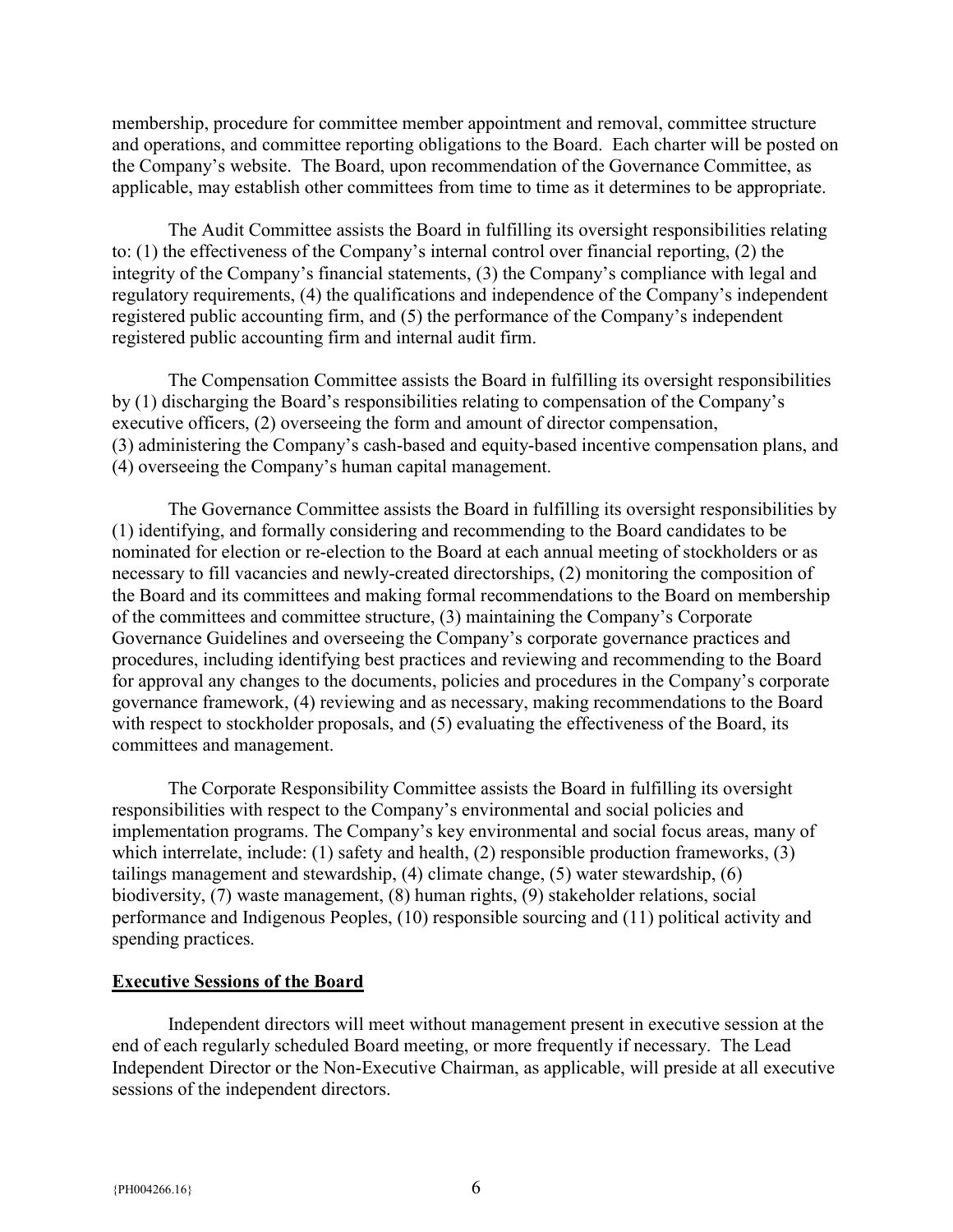# Access to Independent Advisors and All Company Employees, Including Management

The Board and each of the four principal committees, including each committee's chair, have the power and authority to engage independent legal, financial or other advisors as may be deemed necessary, without consulting or obtaining the approval of the Board or management of the Company in advance. Directors also have access to the Company's legal, financial or other advisors following consultation with the Chairman of the Board or the Chief Executive Officer.

All directors have full and free access to all employees of the Company, including management. Any meetings or contacts that a director wishes to initiate may be arranged through the Chairman of the Board, the Chief Executive Officer or directly by the director. As a courtesy, directors should use judgment to ensure this contact would not be disruptive to the business operations of the Company. The directors will copy, to the extent not inappropriate, the Chairman of the Board, the Lead Independent Director (as applicable), and the Chief Executive Officer on any written communications between a director and an officer or employee of the Company.

# Director Compensation

The Board, on the recommendation of the Compensation Committee, will determine the form and amount of director compensation. The Compensation Committee, which may obtain the advice of such experts as the Compensation Committee deems appropriate, will annually review the form and amount of director compensation and recommend changes to the Board as appropriate. The Compensation Committee shall seek advice from an independent compensation consultant at least every other year, or more often as needed, in connection with evaluating director compensation and formulating its recommendations to the Board. Director compensation may be paid in the form of cash, equity-based awards or other forms as the Board deems appropriate and will be at levels that are consistent with those in effect for directors of similarly situated businesses. Additional compensation may be provided to members of committees of the Board, the chair of committees, the Non-Executive Chairman, and the Lead Independent Director (if applicable).

# Director Orientation and Continuing Education

All new directors will receive an orientation package consisting of the Company's Certificate of Incorporation and By-Laws, the Principles of Business Conduct, these Corporate Governance Guidelines, all SEC filings for the current and preceding calendar year, and any other pertinent information. Each new director will meet with the Chairman of the Board, the Lead Independent Director (if applicable), the Chief Executive Officer and any other officers as determined by the Chairman of the Board to be briefed on the Company's strategic plans, key policies and practices, compliance programs and significant operational, financial, accounting, and risk management matters. The Governance Committee will monitor and evaluate the orientation and training needs of directors and make recommendations to the Board where appropriate.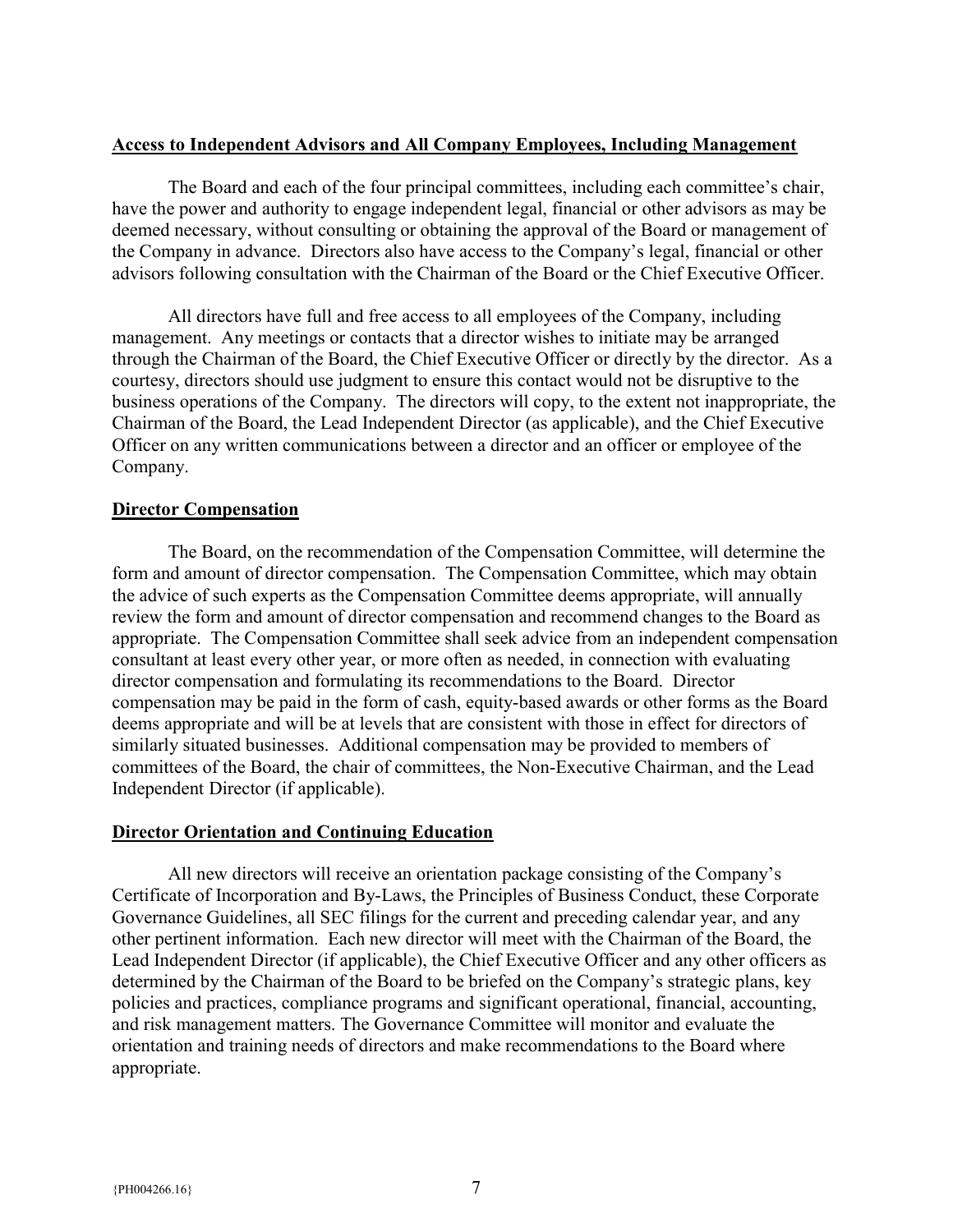The Company encourages each director to attend, at the Company's expense, director continuing education programs, including on subjects relevant to the duties of a director, corporate governance, best board practices, the mining industry, risk management and ethics. Periodically, directors will be invited or may request to visit certain of the Company's significant mining and other operating sites, and management will prepare educational sessions for the directors relevant to the Company's operations and plans to understand better the Company's business and culture.

#### Executive Employment, Severance and Retirement Agreements

The Compensation Committee will review, approve and submit to the Board for its approval (a) the material terms of any proposed employment, severance or change-in-control agreement between the Company and a named executive officer (as defined in Item 402 of Regulation S-K) or proposed Chief Executive Officer (a "proposed CEO"), or any retirement agreement between the Company and any named executive officer or proposed CEO (other than any agreement offering benefits that do not discriminate in scope, terms or operation in favor of the applicable named executive officer or proposed CEO and that are generally available to all salaried employees) and (b) any proposed extension or material amendment or material modification thereto. The Board will not approve any such proposed agreement, extension or amendment described in the immediately preceding sentence unless the Compensation Committee has submitted such agreement, extension or amendment to the Board for its approval.

#### Succession Planning for Senior Executives

The independent directors of the Board shall develop and maintain a succession plan for the Chief Executive Officer and other key senior executives. The Board is focused on ensuring that the Company has an emergency and long-term succession plan in place for key senior executive positions.

In the event of an unexpected executive departure, the emergency succession plan allows for smooth transfer of responsibilities to an individual who may or may not be permanently appointed to the new role. In the event of a senior executive's departure, both internal and external candidates may be considered for permanent appointment to such role.

The long-term succession plan is intended to develop a pipeline of qualified talent for key roles. The planning process includes a discussion of internal succession candidates, assessment of relevant skills and planning for professional development where necessary. Multiple internal succession candidates may be identified for an individual role and provided with relevant growth opportunities. The Board gains insight through direct exposure to internal succession candidates from their presentations to the Board, work with individual directors or Board committees, and participation in Board activities. The Company's short and long-term business strategy will be considered when evaluating internal succession candidates and their skills.

The independent directors of the Board are responsible for overseeing the Company's succession planning process for the Chief Executive Officer and other key senior executives and annually review the Company's succession plans for all key senior executives with input from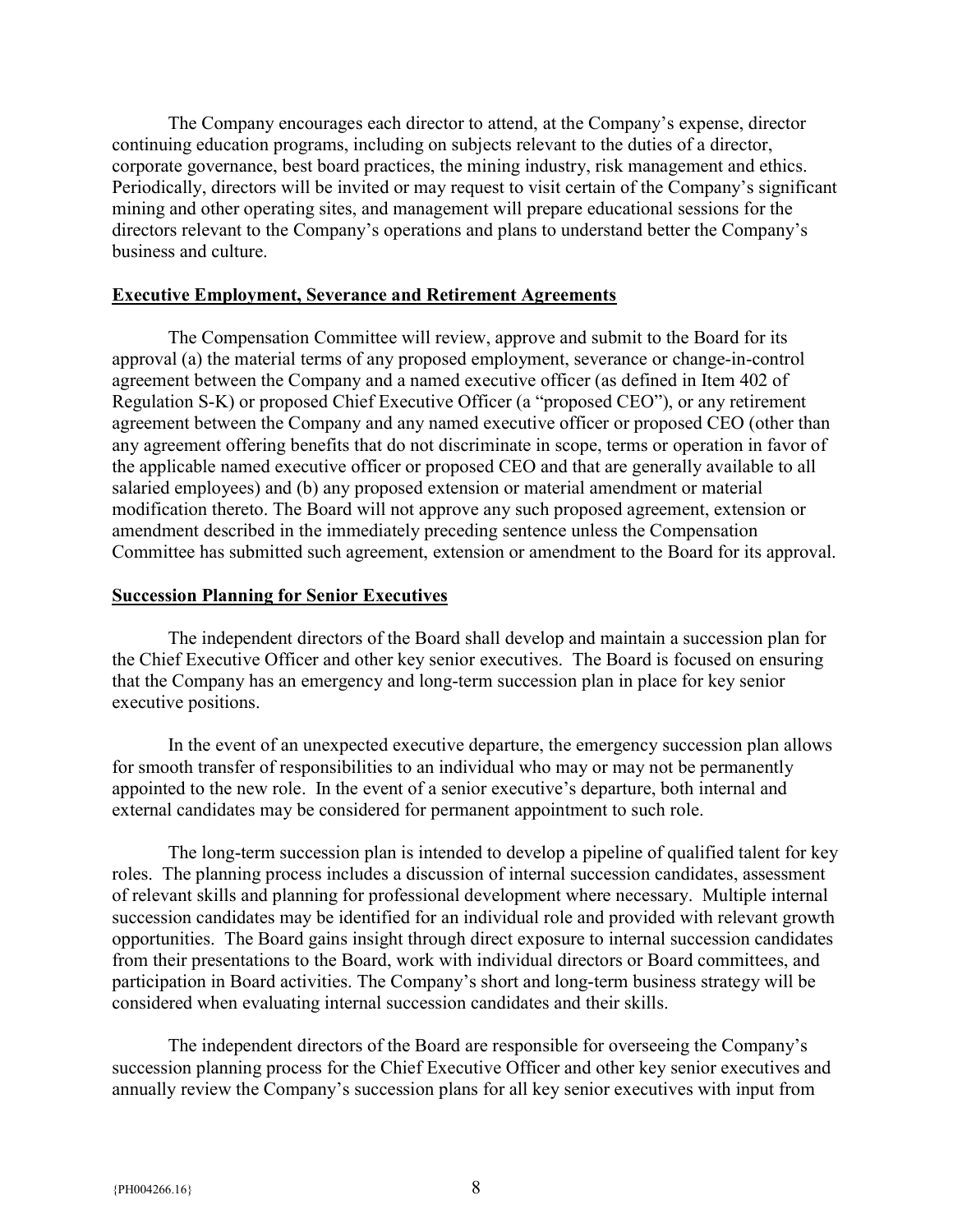the Chief Executive Officer. The independent directors of the Board shall meet in executive session at least once annually to discuss and review the Company's emergency and long-term succession plans. In the event that the succession plan is triggered for any key senior executives, the full Board would participate in the discussion and consideration of any action with a final decision to be made by the independent directors of the Board.

#### Annual Performance Evaluation of the Board and Committees

The Board and each committee will annually review and evaluate its performance to determine whether they are functioning effectively. The Governance Committee is responsible for overseeing the annual performance evaluation of the Board as a whole and each committee of the Board and will establish procedures to assist it in exercising this oversight function. The Governance Committee will deliver the results of each committee evaluation to the respective chair of each committee and will report to the full Board the results of these annual performance evaluations, including any recommended changes to policies or procedures of the Company, the Board or any of its committees. The Governance Committee's report should generally include an assessment of the Board's compliance with the principles set forth in these guidelines, as well as identification of areas in which the Board and its committees could improve performance.

#### Principles of Business Conduct

 The Board will maintain the Company's Principles of Business Conduct (the "Principles") for the directors, officers and employees of the Company in compliance with NYSE listing standards. The Principles will be posted on the Company's website. The purpose of the Principles is to focus the directors, officers and employees on areas of ethical risk, provide guidance in recognizing and dealing with ethical issues, provide mechanisms to report unethical conduct, and foster and maintain a culture of honesty and accountability.

 Waivers of the Principles for any director or executive officer may only be made by the Board or by the Audit Committee, and will be posted promptly on the Company's website.

#### Approval or Ratification of Certain Transactions

 The Audit Committee or the disinterested members of the Board will review and approve, or ratify, any transaction that would require disclosure under Item 404(a) of Regulation S-K of the Securities Exchange Act of 1934, as amended. Any such related party transactions will only be approved or ratified if the Audit Committee or the disinterested members of the Board determines that such transaction will not impair the involved person's service to, and exercise of judgment on behalf of, the Company, or otherwise create a conflict of interest that would be detrimental to the Company.

#### Reports of Accounting Concerns

 Any reports of concerns regarding accounting, internal auditing controls or other audit matters shall be reported, on a confidential basis, to one of the Company's compliance officers or the Chair of the Audit Committee. These reports may also be submitted anonymously (a) by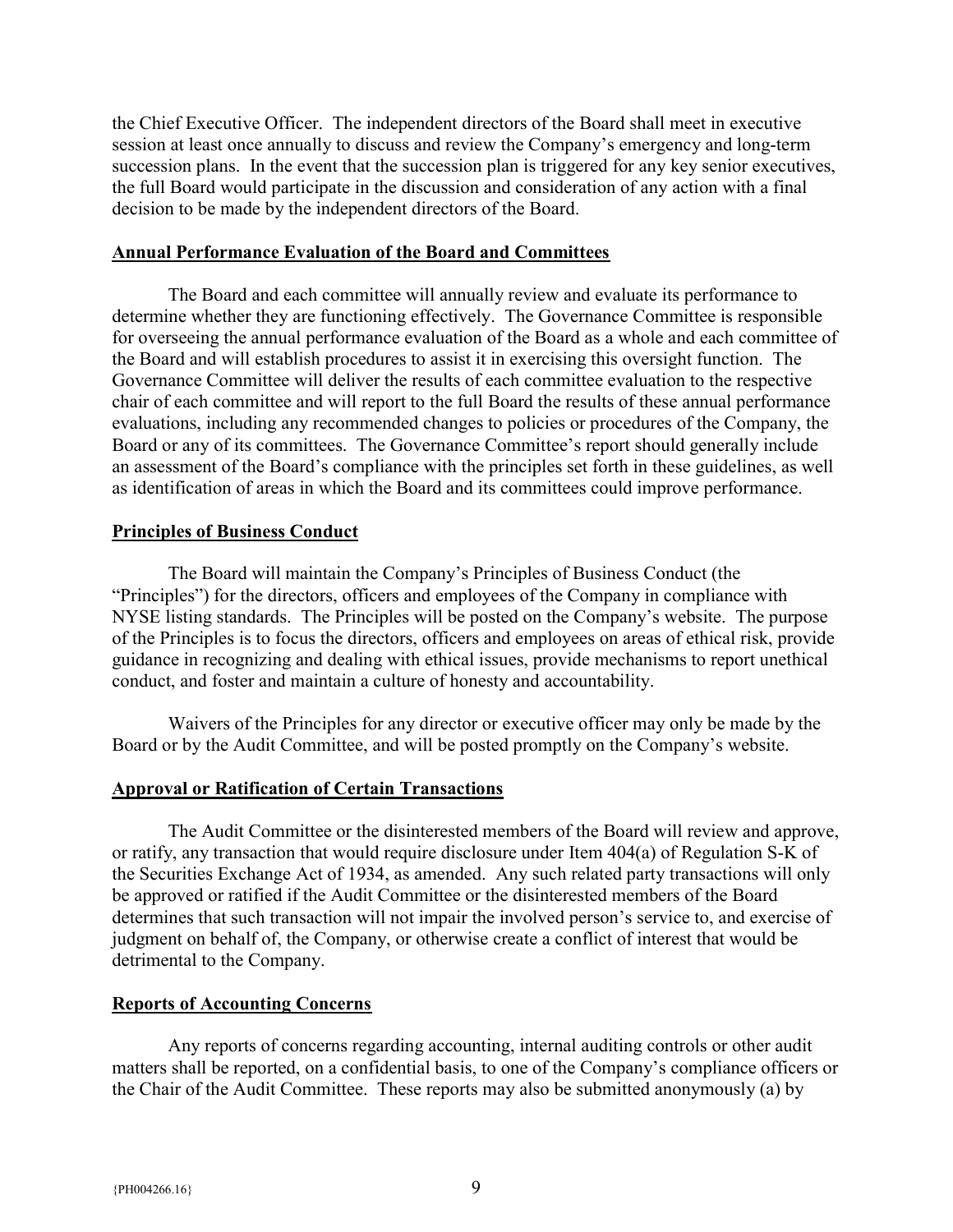contacting the FCX Compliance Line via phone, based on location, as described in FCX's Principles of Business Conduct, (b) by contacting the FCX Compliance Line online at https://fcxcompliance.alertline.com, or (c) by mail in an envelope marked "Confidential," to Chair, Audit Committee, c/o Secretary, Freeport-McMoRan Inc., 333 North Central Avenue, Phoenix, Arizona 85004. The Board shall be notified of any accounting concerns at the next regularly scheduled Board meeting or sooner, if necessary.

#### **Communications**

The Board believes that senior management speaks for the Company. Individual directors may, from time to time, meet or otherwise communicate with the Company's stakeholders at the request of the Board or senior management in compliance with applicable Company policies.

Stockholders or other interested parties may communicate directly with one or more members of the Board, or the independent directors as a group, by writing to the director or directors at the following address: Freeport-McMoRan Inc., Attn: Board of Directors or the name of the individual director or directors, 333 North Central Avenue, Phoenix, Arizona 85004. The Company will forward the communication to the Non-Executive Chairman or the Lead Independent Director, as applicable, or the appropriate director or directors for response.

\* \* \* \* \* \*

Adopted by the Board of Directors on February 3, 2004, as amended through February 7, 2022.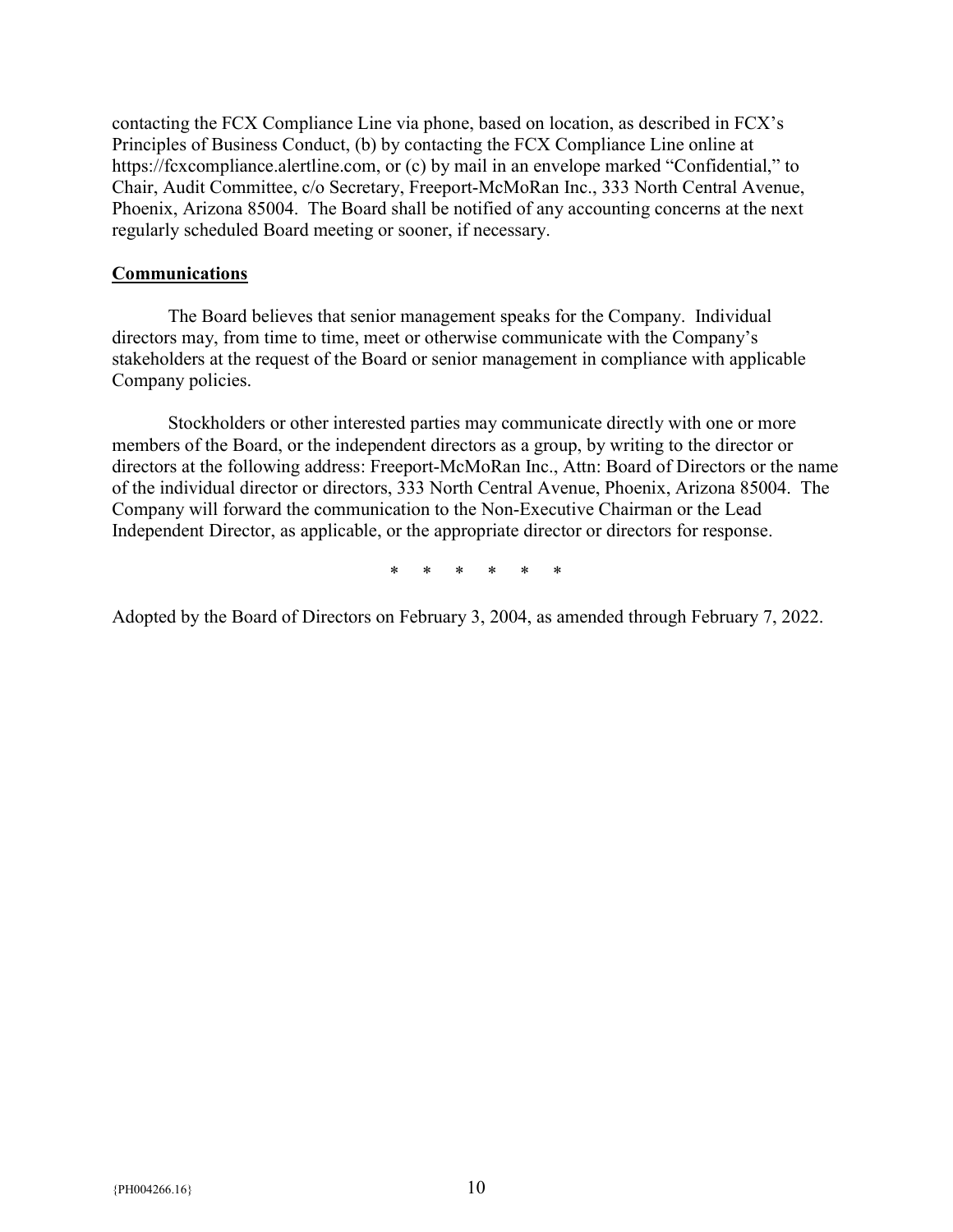# Freeport-McMoRan Inc. Director Independence Standards

It is the policy of Freeport-McMoRan Inc. (the "Company") that the Board of Directors (the "Board") consist of a majority of independent directors. In accordance with the rules of the New York Stock Exchange ("NYSE"), the Board must make an affirmative determination that a director has no material relationship, directly or indirectly, with the Company. To assist the Board in making determinations of independence, the Governance Committee has established these Director Independence Standards, which meet and, in some instances, exceed the independence requirements of the NYSE corporate governance standards. In addition, members of the Audit and Compensation Committees must meet heightened standards of independence in accordance with the requirements of the NYSE corporate governance standards and United States Securities and Exchange Commission ("SEC") rules and regulations, as amended from time to time.

# Board of Directors

Except where different or additional specific standards are set forth below, in order for a director to qualify as independent, the director shall meet the independent director requirements of the NYSE, or such other primary exchange where the Company's securities are listed, as may be in effect from time to time, and have no material relationships, directly or indirectly, with the Company that would impair such director's independence. On at least an annual basis, the Board will analyze each current or prospective director's eligibility to be classified as "independent" under the standard set forth above, and affirmatively determine that each such director has no material relationship with the Company other than as a director. In making the determination concerning the absence of a material relationship with the Company, the Board will consider the guidelines set forth below and such additional standards established by the NYSE, or such other primary exchange where the Company's securities are listed, as may be in effect from time to time.

A director will not qualify as independent if such director:

(1) is, or in the past five years has been, an employee of the Company, or has an immediate family member<sup>1</sup> who is, or has been within the last five years, an executive officer of the Company;

(2) has received, or has an immediate family member who has received, during any twelve-month period within the past three years, more than \$120,000 in direct

 $\overline{a}$ 

<sup>&</sup>lt;sup>1</sup> As used herein, an "immediate family member" includes a person's spouse, parents, children, siblings, mothersand fathers-in-law, sons- and daughters-in-law, brothers- and sisters-in-law, and anyone (other than domestic employees) who shares such person's home.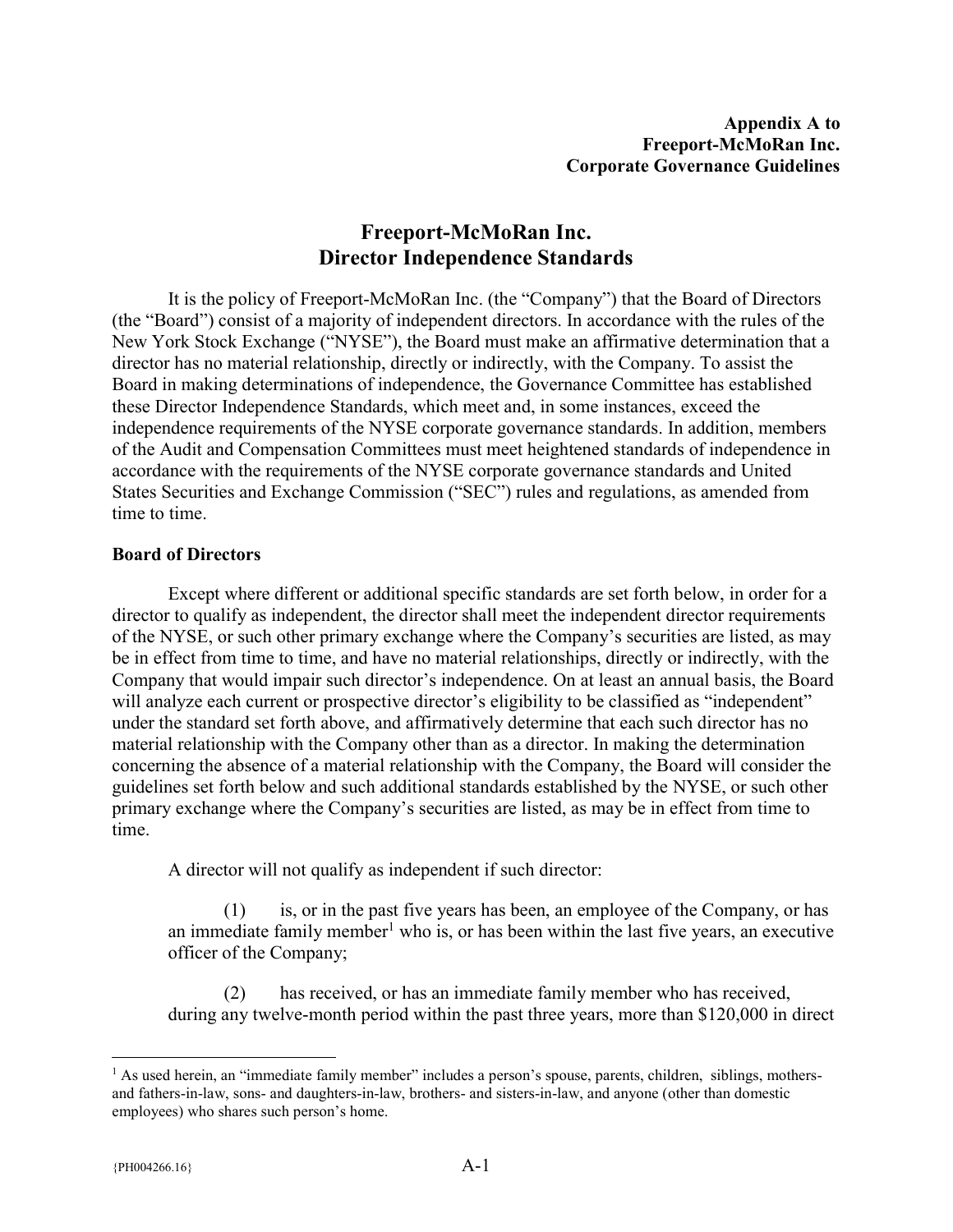compensation from the Company (other than director and committee fees and pension or other forms of deferred compensation for prior service with the Company, provided such compensation is not contingent in any way on continued service);

(3) (A) is, or has an immediate family member who is, a current partner of the firm that is the Company's independent registered public accounting firm; or (B) is a current employee of such firm; or (C) has an immediate family member who is a current employee of such firm and who personally works on the Company's audit; or (D) was, or has an immediate family member who was, within the last three years (but is no longer) a partner or employee of such firm and personally worked on the Company's audit within that time;

(4) within the past three years is or has been, or an immediate family member is or has been, employed as an executive officer of another company where any of the Company's present executive officers at the same time serves or served on that company's compensation committee; or

(5) is a current employee, or has an immediate family member who is a current executive officer, of a company that has made payments to, or received payments from, the Company for property or services in an amount which, in any of the last three fiscal years, exceeds the greater of \$1 million or 2% of such other company's consolidated gross revenues.

#### Audit Committee of the Board of Directors

In addition to satisfying the independence standards set forth above, a director must satisfy the requirements of Rule 10A-3(b)(1) under the Securities Exchange Act of 1934, as amended (the "Exchange Act") in order to serve on the Audit Committee of the Board. In order to satisfy the requirements of Exchange Act Rule 10A-3(b)(1):

- The director must not accept directly or indirectly any consulting, advisory or other compensatory fees from the Company or any of its subsidiaries<sup>2</sup>, and
- The director must not be an affiliated person of the Company or any of its subsidiaries.<sup>3</sup>

 $\overline{a}$ 

<sup>&</sup>lt;sup>2</sup> Excludes (i) fees for services as a director or committee member, or (ii) fixed amounts of compensation received as compensation under a retirement plan (including deferred compensation) for prior service with the Company, so long as such compensation is not contingent in any way on continued service. Disqualifying fees include fees for accounting, consulting, legal, investment banking or financial advisory services.

<sup>&</sup>lt;sup>3</sup> Under Rule  $10A-3(e)(1)$ , an "affiliated person" is one who directly, or indirectly through one or more intermediaries, controls, or is controlled by, or is under common control with, the issuer or any subsidiary thereof, and, any of the following: (i) an executive officer of an affiliate, (ii) a director who is also an employee of an affiliate, (iii) a general partner of an affiliate, or (iv) a managing member of an affiliate. A person will not be deemed to control an issuer (or any subsidiary thereof) if such person is not (i) the beneficial owner, directly or indirectly, of more than 10% of any class of voting equity securities of the issuer (or any subsidiary thereof), and (ii) an executive officer of the issuer (or any subsidiary thereof).